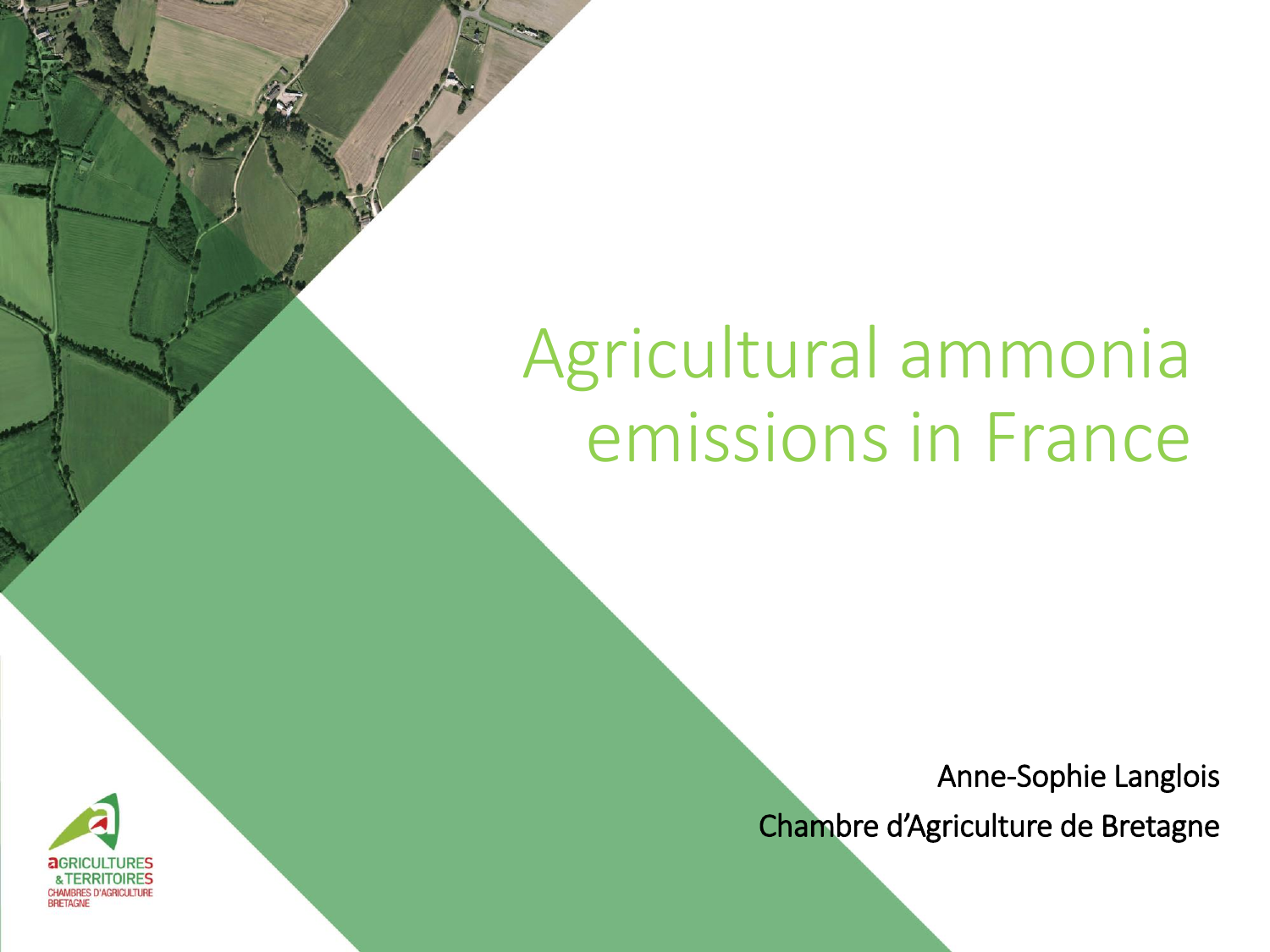### Current situation in France

- 94% of ammonia emissions come from agriculture :
	- 2/3 : Breeding
	- 1/3 : Nitrogenous fertilizing
- North-West France: main livestock productions area :



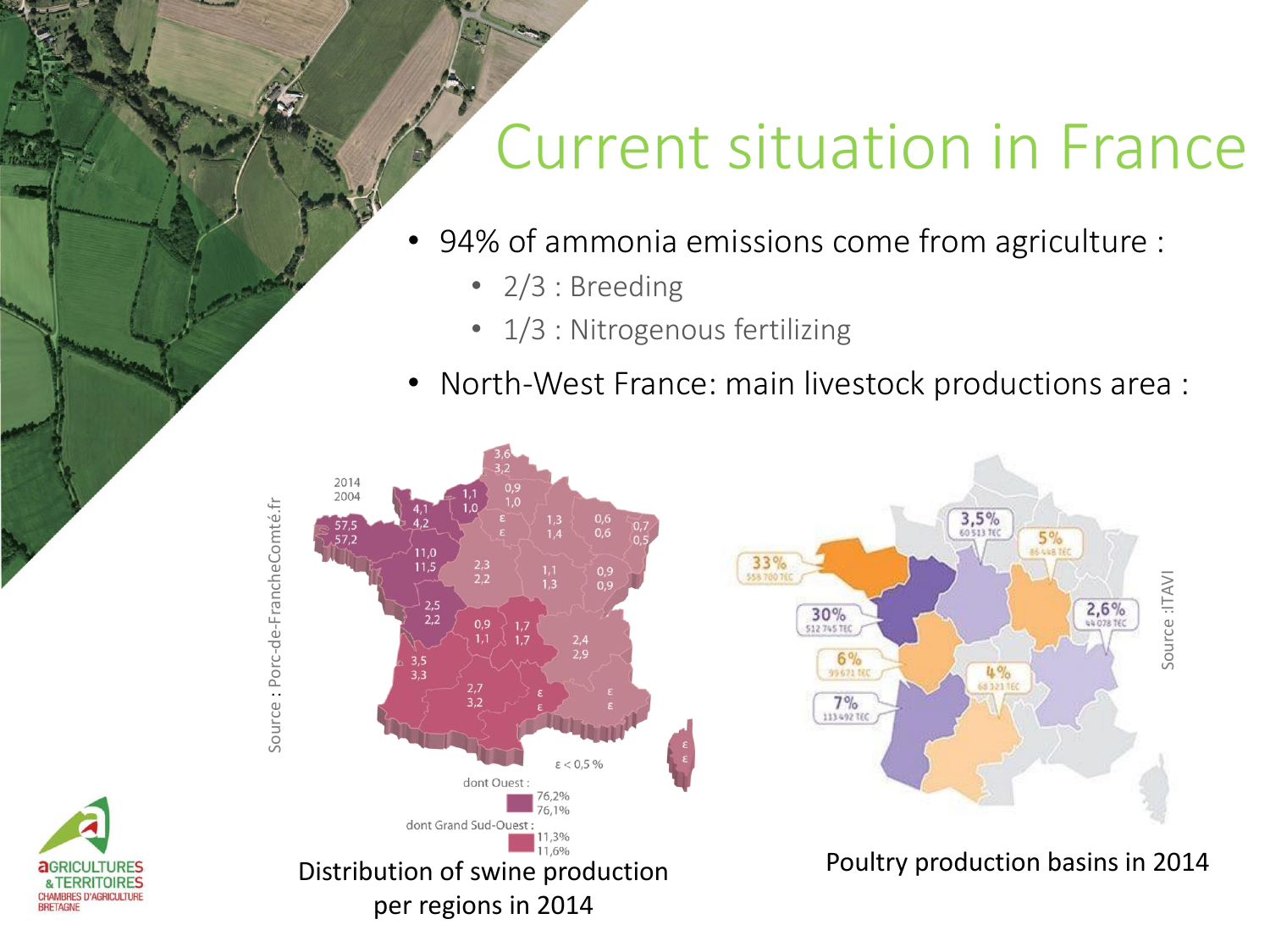### Nitrates Directive :

Reduction of ammonia emissions in Brittany are mainly related to good water quality results get since the 2000s

#### Mean nitrates concentrations in superficial waters in Brittany



Development of :

- Nutritional gestion
- Treatment of surpluses (transformation of NH<sub>4</sub> in  $N<sub>2</sub>$  or organic N),
- Burying delay,
- limitation of mineral N



**110 N org/ha + 69 N min/ha** spread on average in Brittany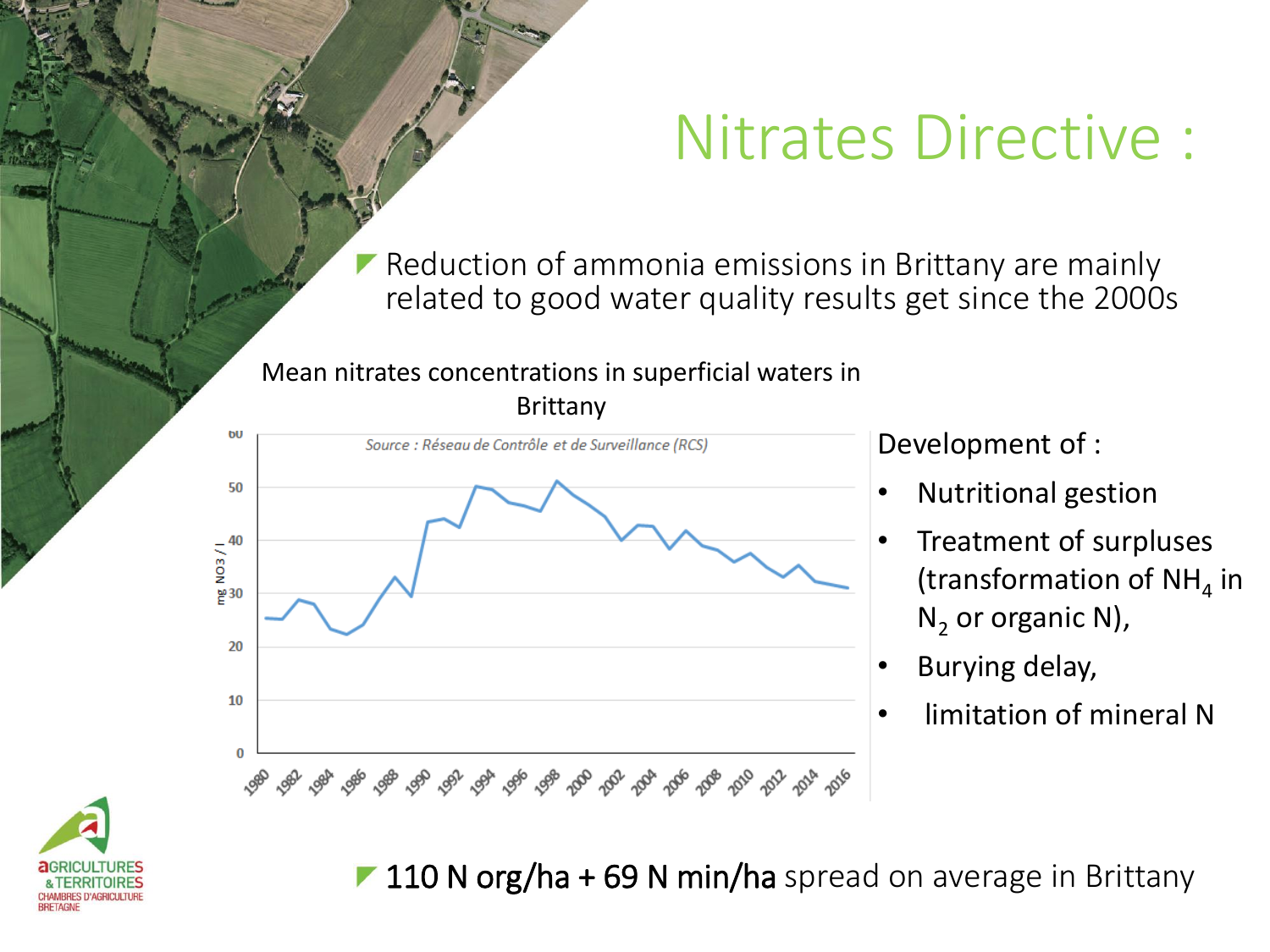

## NEC Directive

- **PREPA (National Program of Air Pollutants Reduction) :**  Objective : Reduce ammonia emissions by 13% in 2030 from 2005 (in all sectors)
	- Utilisation of less polluting fertilizers; utilisation of drag hoses or incorporators, development of alternative treatment to agricultural waste burning, measurement of phytosanitary products, control of aerial spraying ban
	- Accompanying measures of agricultural sector through dissemination of good practices, the funding of pilot projects and mobilization of European fundings
- **Good agricultural practices guide to improve air quality :**  Promotion of a number of the guide techniques. Perspectives : Some techniques may be made mandatory, however there may be less financial supports available over the next years.

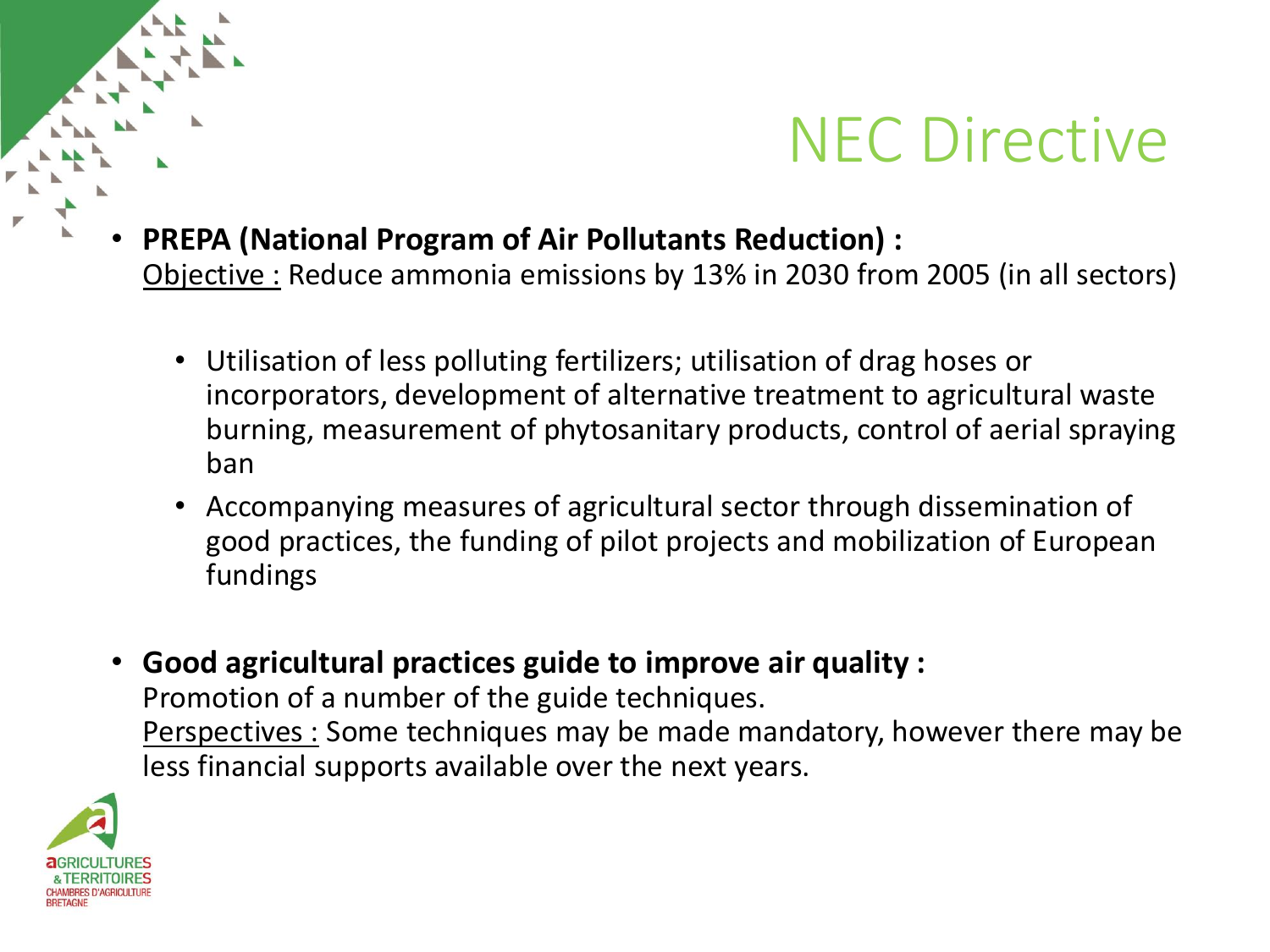## Regional actions and perspectives

#### **PCAET (Territorial Air Climate Energy Plan) :**

- Mandatory for the >20 000 inhabitants intercommunalities. Promotion of the best practices through pedagogical approaches, or regulatory for some of them.
- Recommandations to set up during pollution peaks
- Collectivities have to calculate a reduction potential. The calculation method doesn't always reflect farmers practices on the territory.
- Agricultural and pedagogical animation actions; air/water synergy.
- Variable actions according to the importance of air quality in regions.

#### **Materiel Plan (national project) :**

- Financial support for farmers willing to change their spreading practices (scrapping premium).
- Perspective for 2021 : Ban on using certain equipments (for example : nozzle branches) according to volatilisation risks and financial ability of the farm.